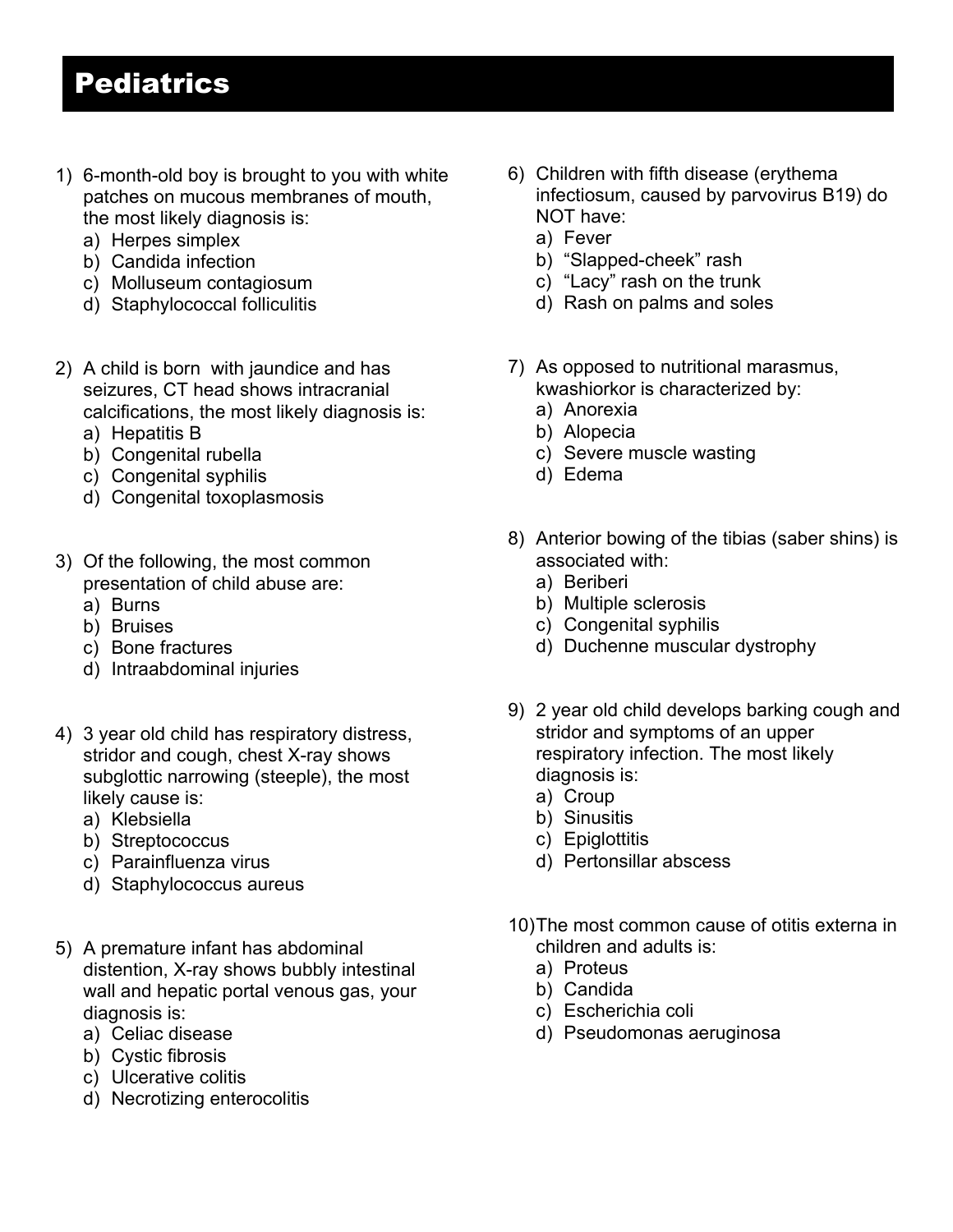- 11)One year old child has septic arthritis, the most likely cause is:
	- a) Escherichia coli
	- b) Neisseria meningitidis
	- c) Staphylococcus aureus
	- d) Haemophilus influenzae
- 12)Ambiguous genitalia in infants is most commonly due to:
	- a) Congenital adrenal hyperplasia
	- b) Testicular feminization
	- c) Ovarian tumor
	- d) Pituitary adenoma
	- e) Gonadal dysgenesis
- 13)Patients with Klinefelter syndrome have:
	- a) Small testes
	- b) Short stature
	- c) 47 XYY karyotype
	- d) Increased facial hair
	- e) Decreased serum estradiol
- 14)Diagnosis of hemolytic-uremic syndrome is most likely to be confused with:
	- a) Thalassemia
	- b) Pyelonephritis
	- c) Hydronephrosis
	- d) Polycystic kidney disease
	- e) Thrombotic thrombocytopenic purpura
- 15)Of the following, the best medication for absence seizures ("petit mal") is:
	- a) Phenobarbital
	- b) Diazepam
	- c) Ethosuximide
	- d) Clonazepam
	- e) Levodopa
- 16)Hirschsprung's disease (congenital aganglionic megacolon /rate of 1 in 5000 live births) is best diagnosed by:
	- a) Sigmoidoscopy
	- b) Rectal examination
	- c) Rectal biopsy
	- d) Barium enema
	- e) Plain abdominal X ray
- 17)A baby turns blue whenever it stops crying. The most likely diagnosis is:
	- a) Lung abscess
	- b) Cystic fibrosis
	- c) Mitral stenosis
	- d) Choanal atresia
	- e) Tetralogy of Fallot
- 18)Which of the following should be ruled out in
	- a 15 year old boy with gynecomastia?
	- a) Down's syndrome
	- b) Edward's syndrome
	- c) Turner's syndrome
	- d) Fragile X syndrome
	- e) Klinefelter's syndrome
- 19)Children with pectus excavatum (funnel chest) are most likely to develop:
	- a) Kyphosis
	- b) Sarcoidosis
	- c) Osteosarcoma
	- d) Cystic hygroma
	- e) Achondroplasia
- 20)X-ray of lateral neck of a 6 year old child shows thumb-print sign, the most likely diagnosis is:
	- a) Croup
	- b) Epiglottitis
	- c) Cystic fibrosis
	- d) Bronchial asthma
	- e) Epiglottal cancer
- 21)Croup (laryngotracheobronchitis) is:
	- a) Most commonly caused by fungus
	- b) Associated with inspiratory stridor
	- c) Usually occur in ages 10 to 15 years
	- d) More common in males than in females
	- e) Characterized by high fever for 3 days
- 22)A couple had a child with bilateral cleft lip and palate, the chance of having another child with the same defect is:
	- a) 3%
	- b) 13%
	- c) 30%
	- d) 53%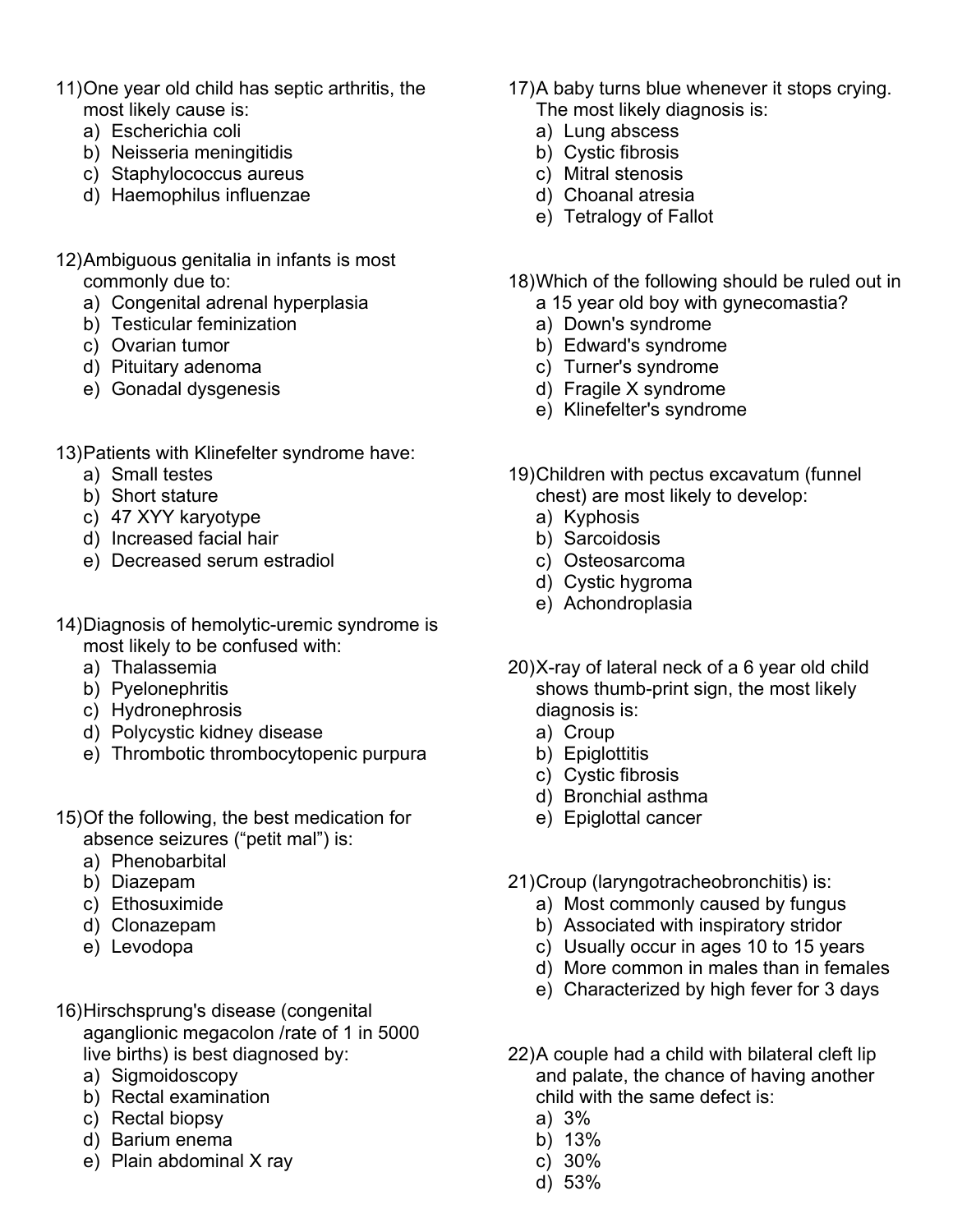23)Infants born to diabetic mothers often have:

- a) Hypercalcemia
- b) Hyperglycemia
- c) Cardiomegaly
- d) None of the above
- 24)Sudden, symmetric adduction and flexion of limbs with concomitant flexion of head and trunk in a one year old child is most likely due to:
	- a) Petit mal
	- b) Grand mal
	- c) Febrile convulsions
	- d) Infantile spasms (West's syndrome)
- 25)The most common malignant hepatic
	- tumour in a one year old child is:
	- a) Hepatoblastoma
	- b) Cholangiocarcinoma
	- c) Fibrolamellar carcinoma
	- d) Hepatocellular carcinoma
- 26)What would you order for a 12 year old girl with recurrent episodes of edema lasting 48- 72 hours affecting the face?
	- a) Monospot test
	- b) Lymph node biopsy
	- c) Muscle enzyme levels
	- d) C1 inhibitor levels

27)Ewing's tumor is a:

- a) Bone cyst
- b) Benign tumor
- c) Malignant sarcoma
- d) A form of multiple myeloma
- 28)Infants with congenital heart diseases may present with:
	- a) Hemoptysis
	- b) Hepatomegaly
	- c) Both
	- d) Neither
- 29)The most common cause of acute gastoenteritis in developed countries is:
	- a) Viral
	- b) Fungal
	- c) Bacterial
	- d) Parasitic
- 30)The most common extracutaneous site of involvement of chickenpox in children is:
	- a) Genitourinary system
	- b) Cardiovascular system
	- c) Central nervous system
	- d) Gastrointestinal system